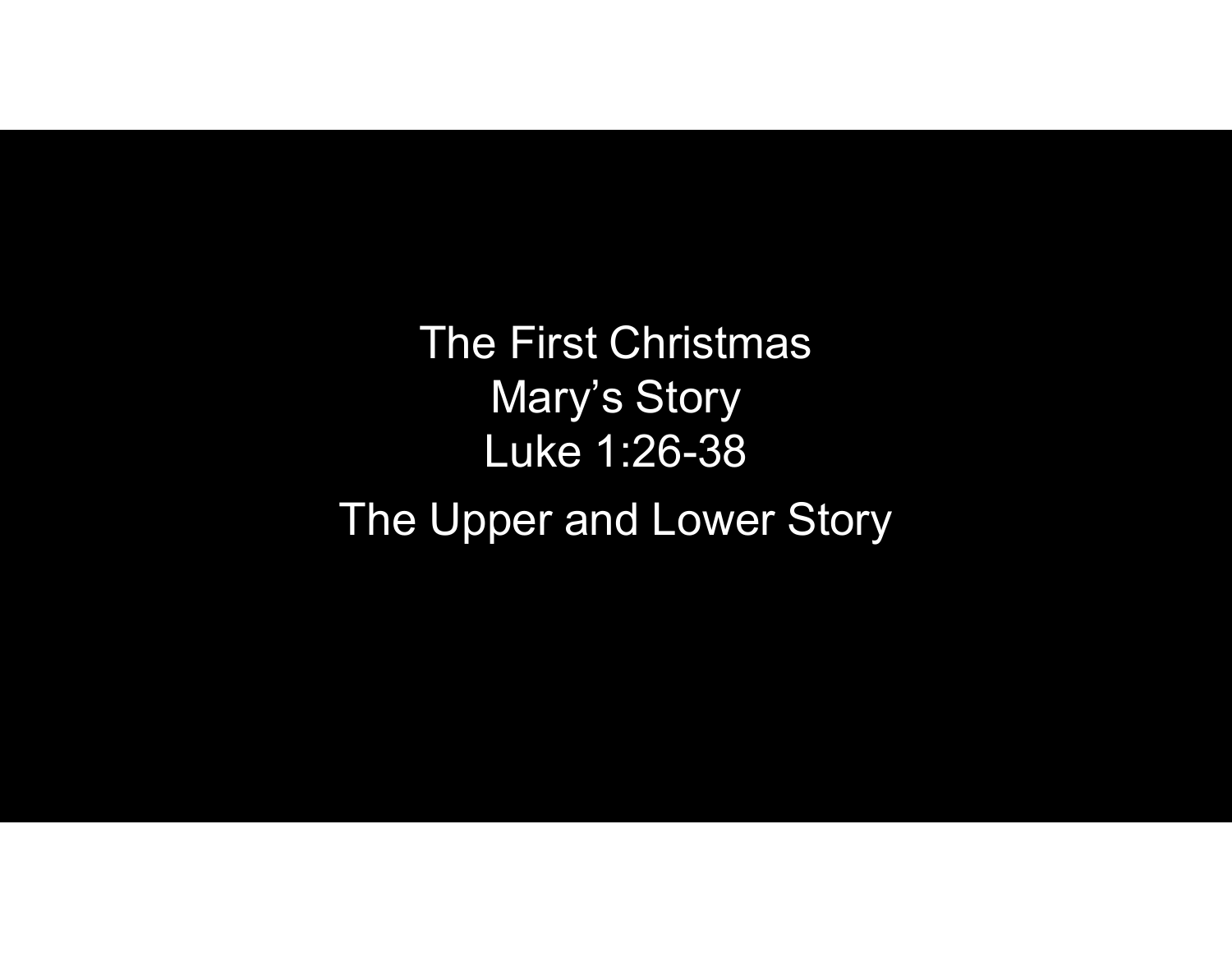Luke 1:26 - In the sixth month, the angel Gabriel<br>was sent by God to a town in Galilee called<br>Nazareth was sent by God to a town in Galilee called Nazareth,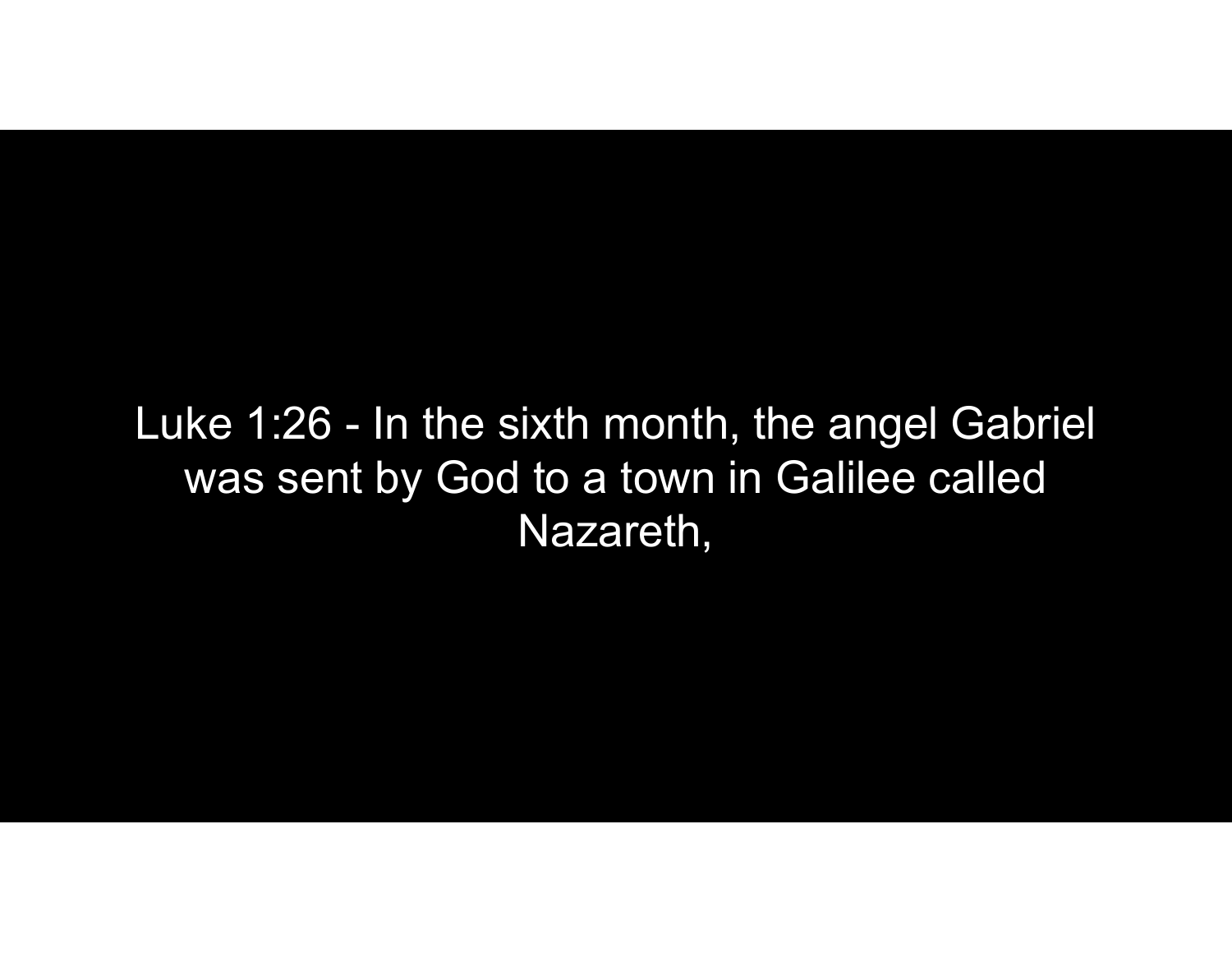Luke 1:27 - to a virgin engaged to a man named<br>Joseph, of the house of David. The virgin's name Joseph, of the house of David. The virgin's name was Mary.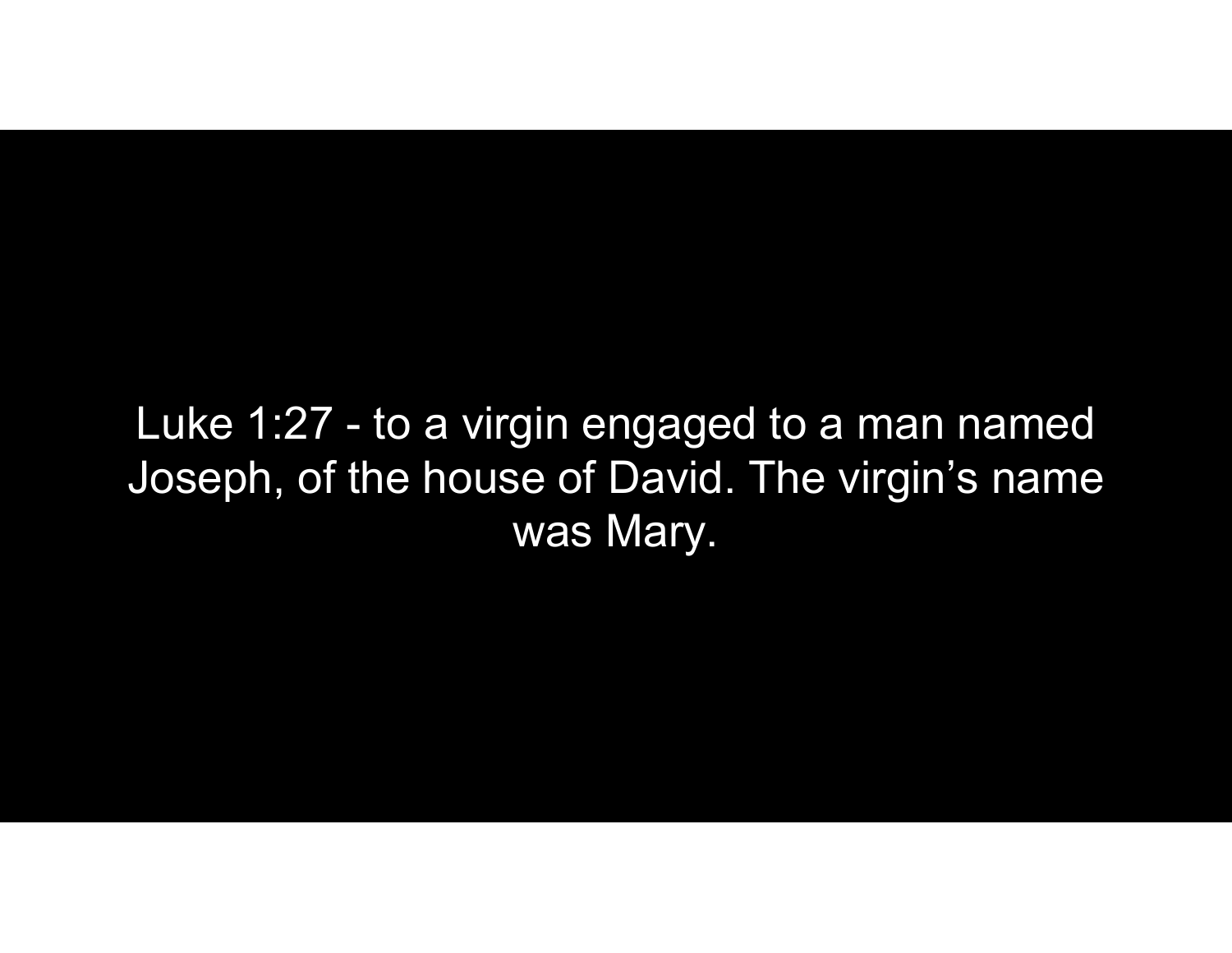Luke 1:28 - And the angel came to her and said,<br>"Rejoice, favored woman! The Lord is with you." "Rejoice, favored woman! The Lord is with you."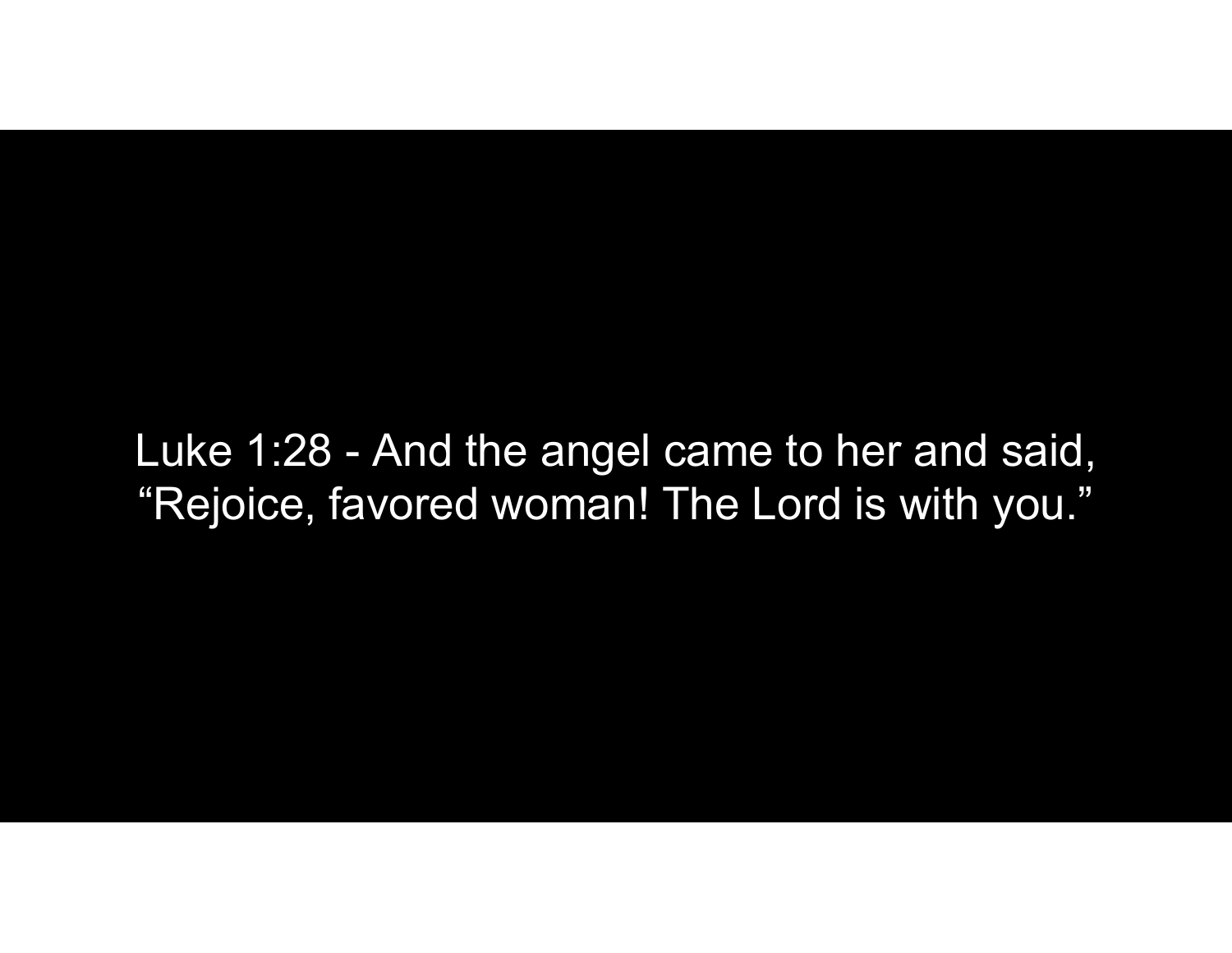Luke 1:29 - But she was deeply troubled by this<br>statement, wondering what kind of greeting this statement, wondering what kind of greeting this could be.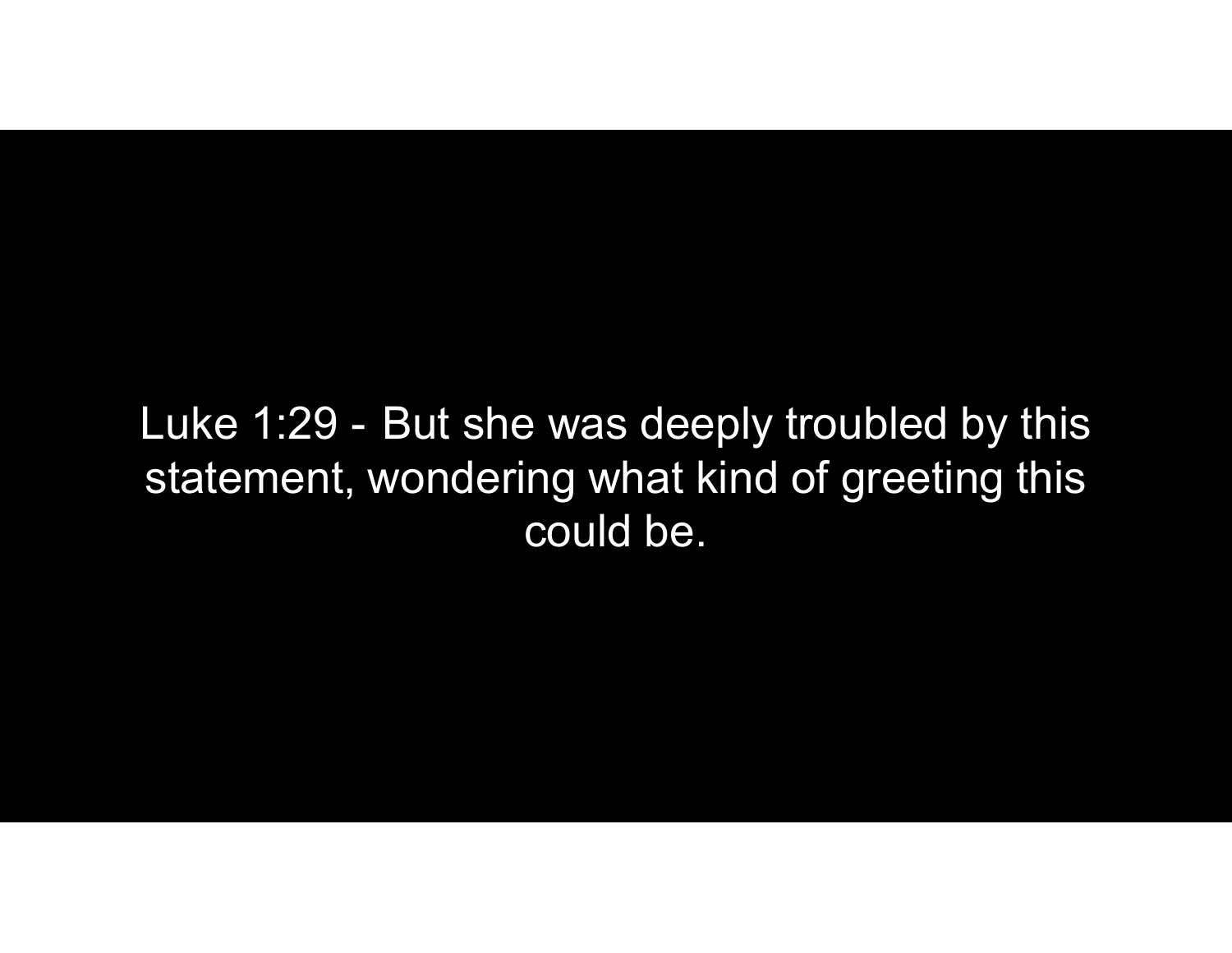Luke 1:30 - Then the angel told her: Do not be<br>fraid, Mary, for you have found favor with God. afraid, Mary, for you have found favor with God.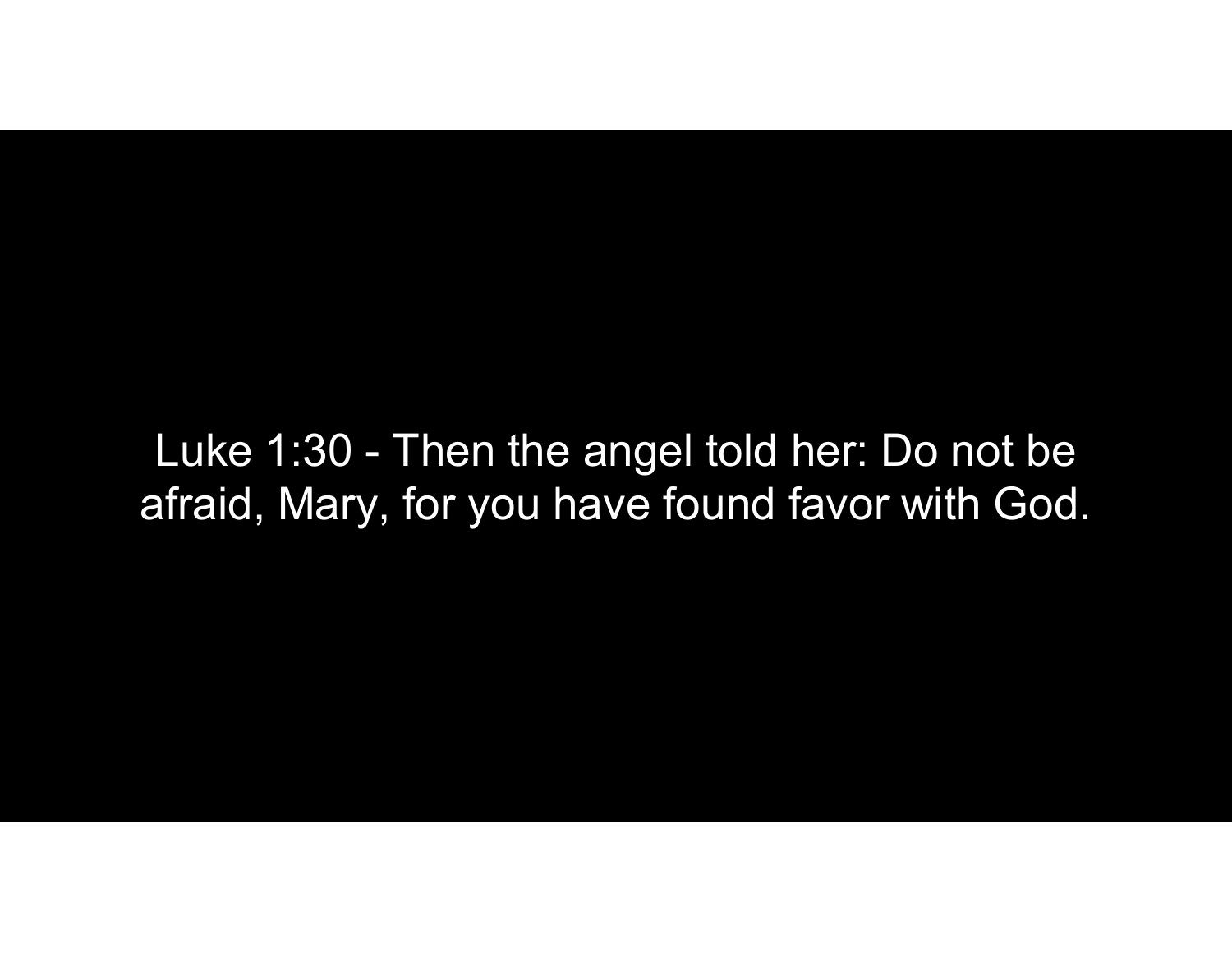## Luke 1:31- Now listen: You will conceive and<br>give birth to a son, and you will call His name give birth to a son, and you will call His name Jesus.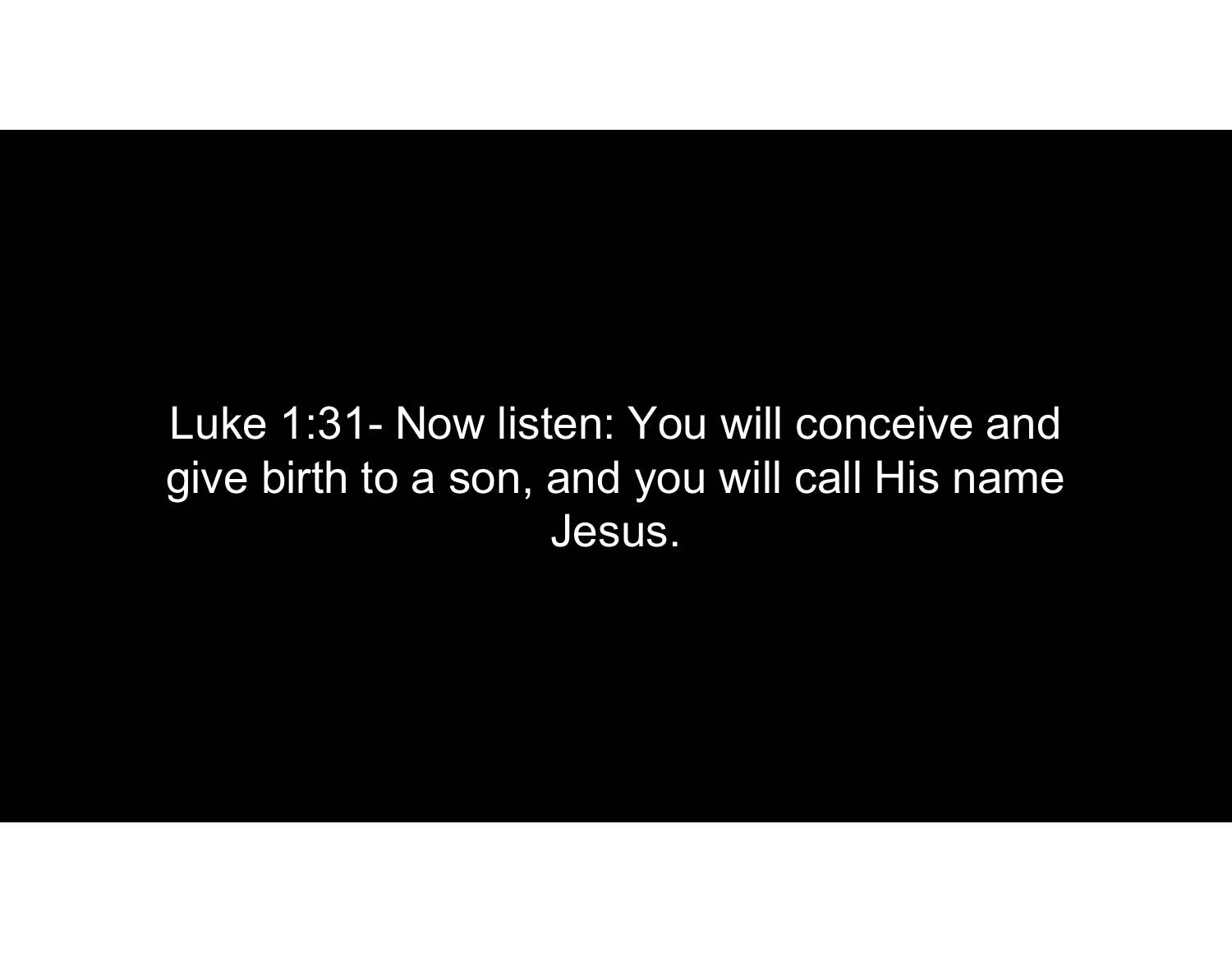Luke 1:32 - He will be great and will be called the<br>Son of the Most High, and the Lord God will give<br>Him the throne of His father David Son of the Most High, and the Lord God will give Him the throne of His father David.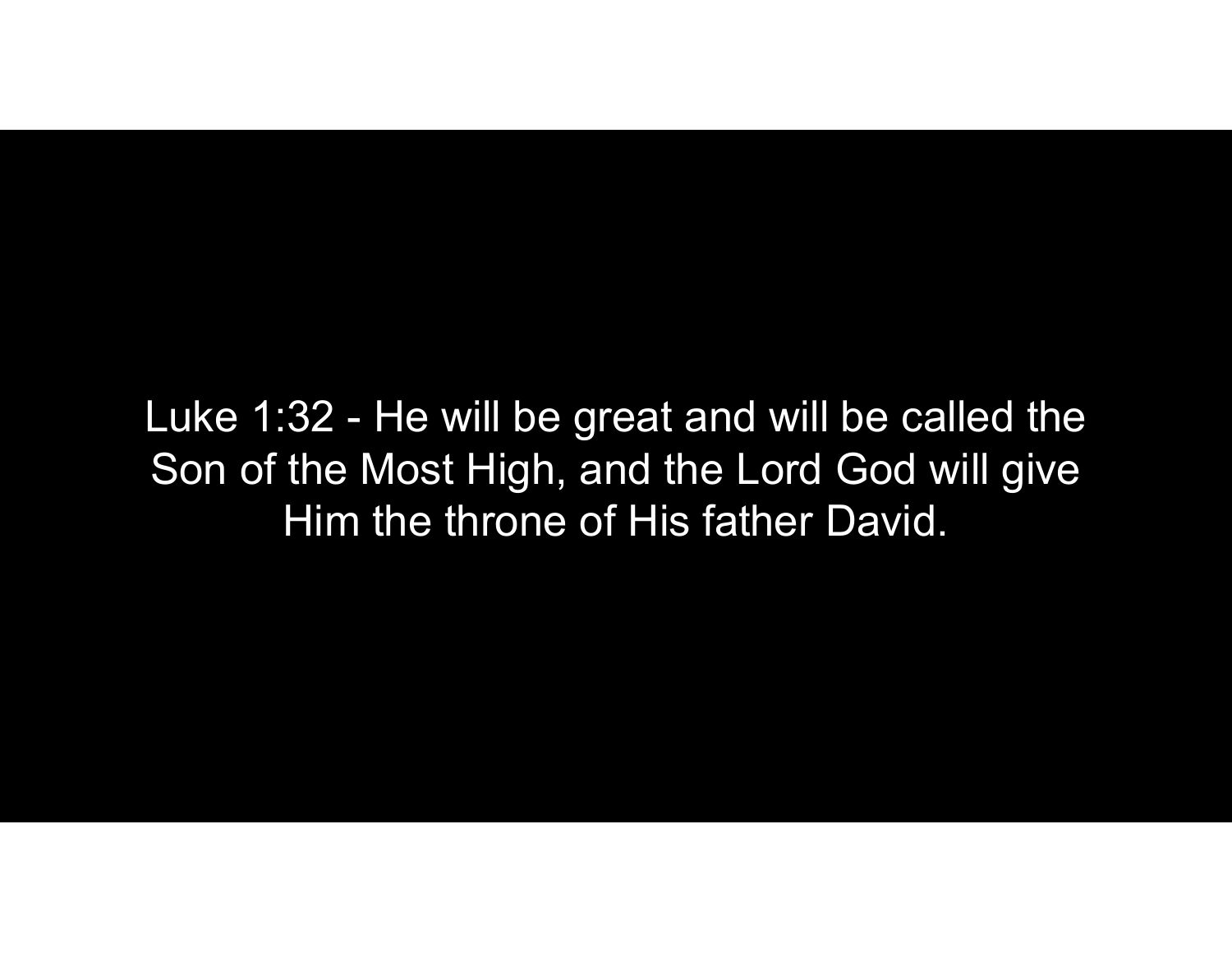Luke 1:33 - He will reign over the house of Jacob<br>forever, and His kingdom will have no end. forever, and His kingdom will have no end.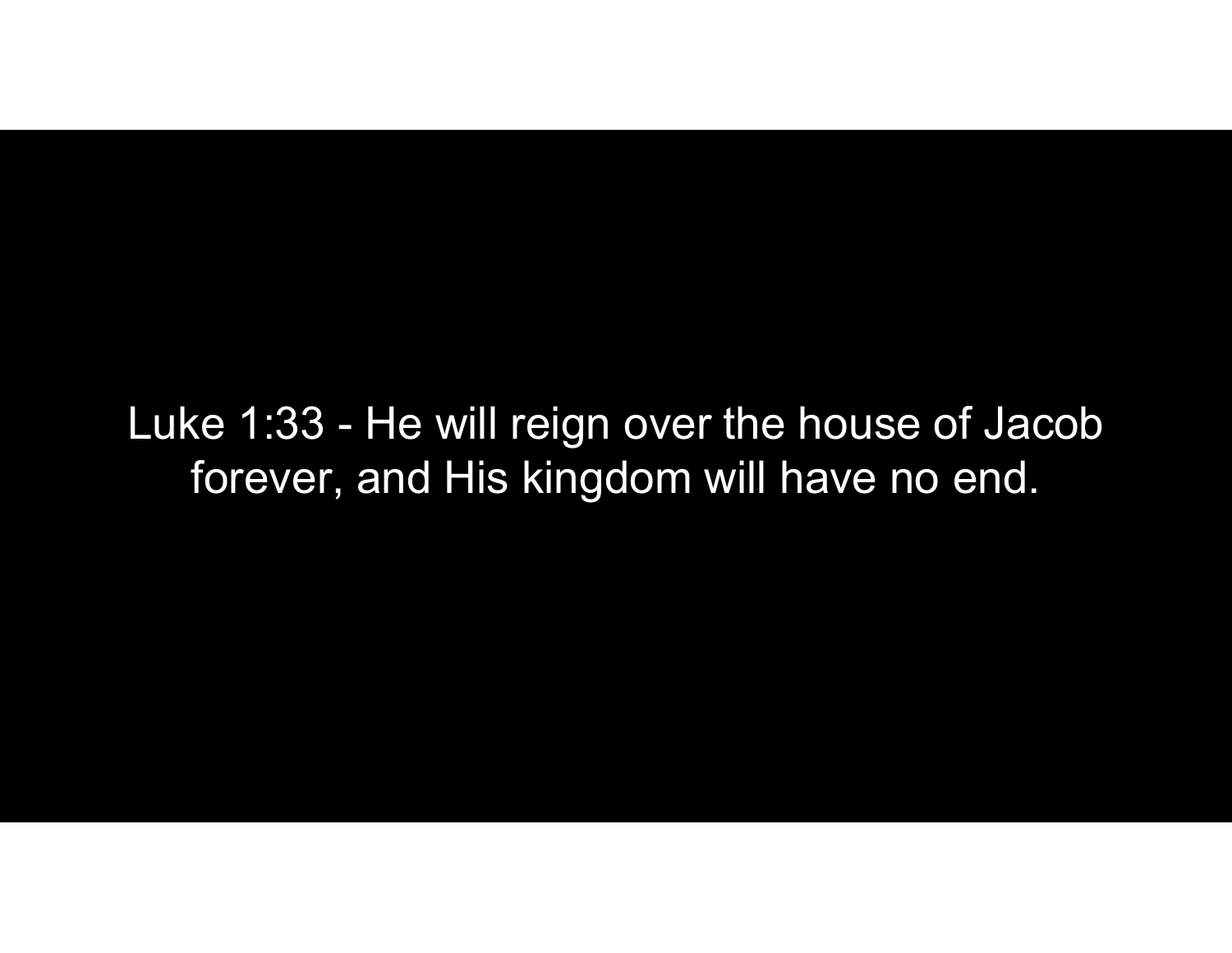Luke 1:34 - Mary asked the angel, "How can this<br>be, since I have not been intimate with a man?" be, since I have not been intimate with a man?"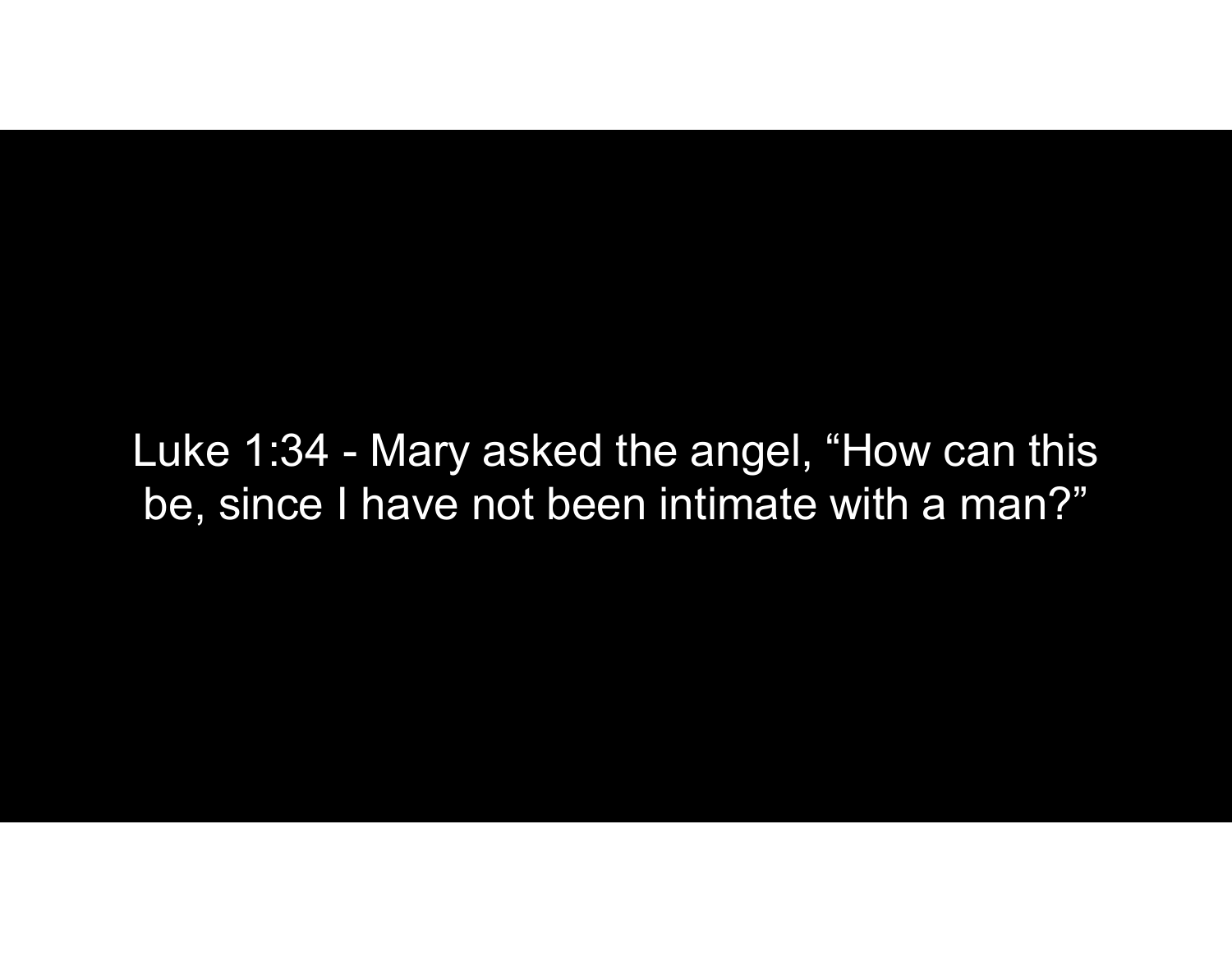Luke 1:35 The angel replied to her: "The Holy Spirit will come upon you, and the power of the Most High will overshadow you. Therefore, the holy One to be born will be called the Son of God.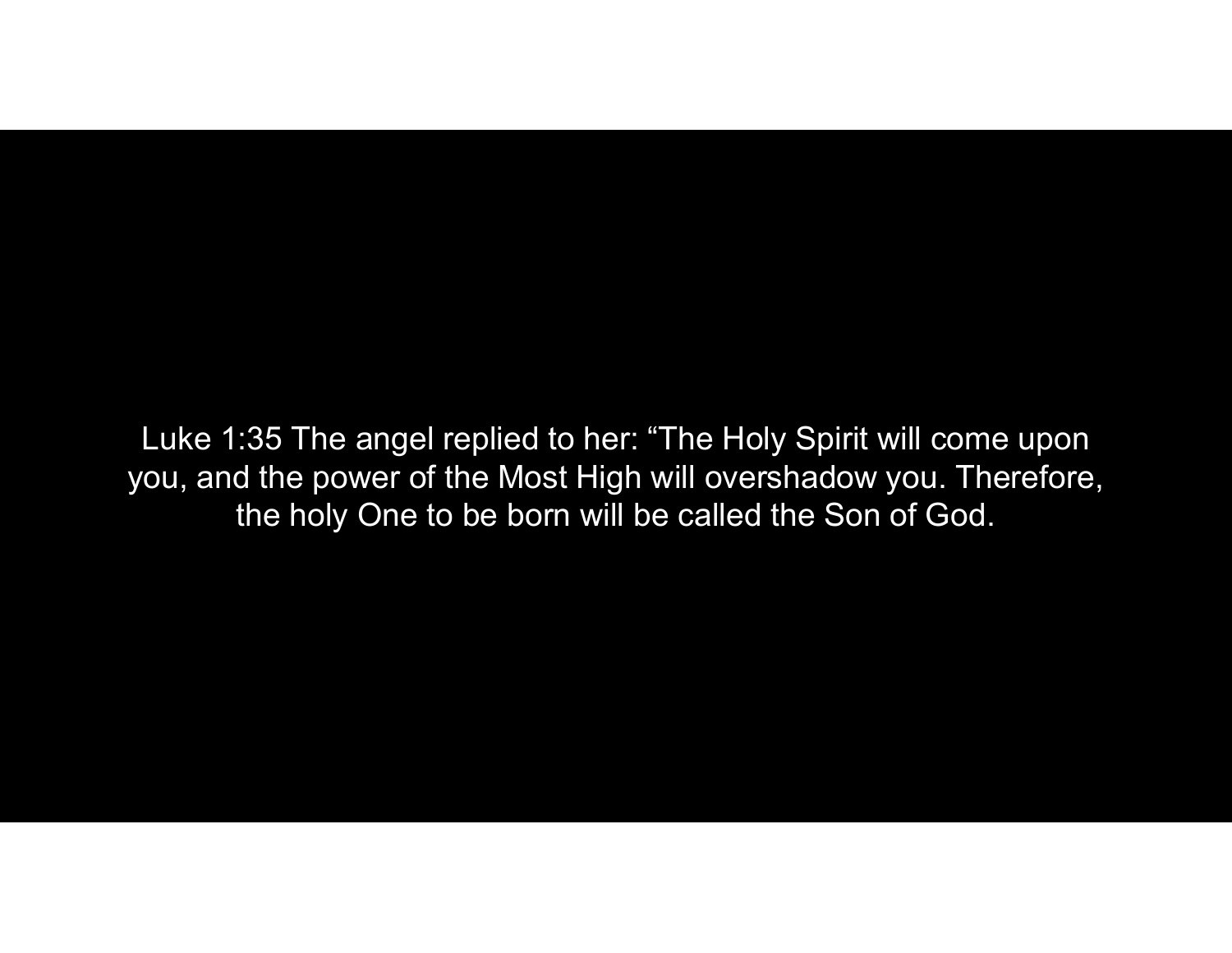Luke 1:36, 37 - And consider your relative Elizabeth—even<br>she has conceived a son in her old age, and this is the<br>sixth month for her who was called childless. For nothing she has conceived a son in her old age, and this is the sixth month for her who was called childless. For nothing will be impossible with God."